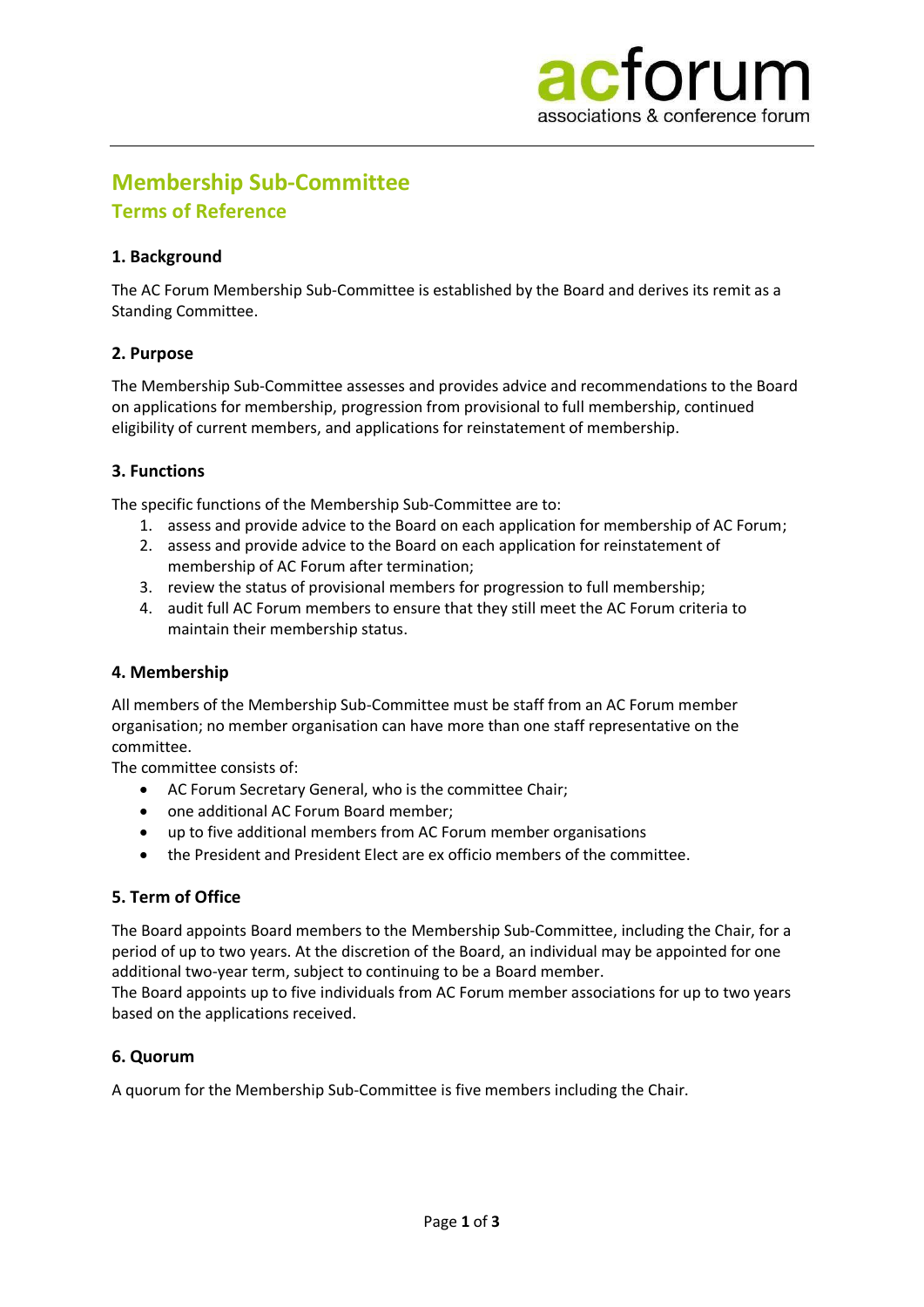

## **7. Attendance of Staff/Others at Meetings**

The President and/or President Elect has the right to attend and speak at any Membership Sub-Committee meetings.

The Chair may request the attendance of full AC Forum Board as appropriate.

The AC Forum Secretariat Manager attends the meetings in the capacity of administrator.

## **8. Secretariat Support**

Secretariat support including drafting and circulation of agenda papers will be provided. The secretariat will maintain a written record of each meeting (meeting notes). This will record only decisions, actions, recommendations and the rationale for them, and will not constitute a verbatim record of the discussion.

The draft meeting notes will be circulated to members of the committee within two weeks of the meeting for confirmation.

## **9. Communication and Reporting**

The Membership Sub-Committee Chair reports to the AC Forum Board. The committee is responsible for ensuring effective communication between the committee and the Board. All decisions around membership must be approved by the Board.

#### **10. Meetings**

The Membership Sub-Committee Chair will schedule no less than three meetings a year, based on receipt of applications for membership, review of provisional members progress towards full membership, applications for reinstatement of membership and evaluation of continued eligibility of current members.

## **11. Working Methods**

The Membership Sub-Committee will work remotely using email, videoconferencing, online meetings, or any other technology as needed, to enable fair and reasonable consideration of any matters. All documents will be available to committee members in electronic format. Information contained in documents is confidential to AC Forum staff, members of the Membership Sub-Committee and the Board.

## **12. Decision Making**

The Membership Sub-Committee reaches decisions by consensus. A decision supported by the majority of votes cast at the meeting at which a quorum is present is the decision. In the event of equality of votes, the Chair has a second or casting vote.

The Membership Sub-Committee brings its recommendations to the Board for review and approval. Recommendations of the committee, approved by the Board, are formally presented during the General Assembly, where all member associations can bring their vote on the motions.